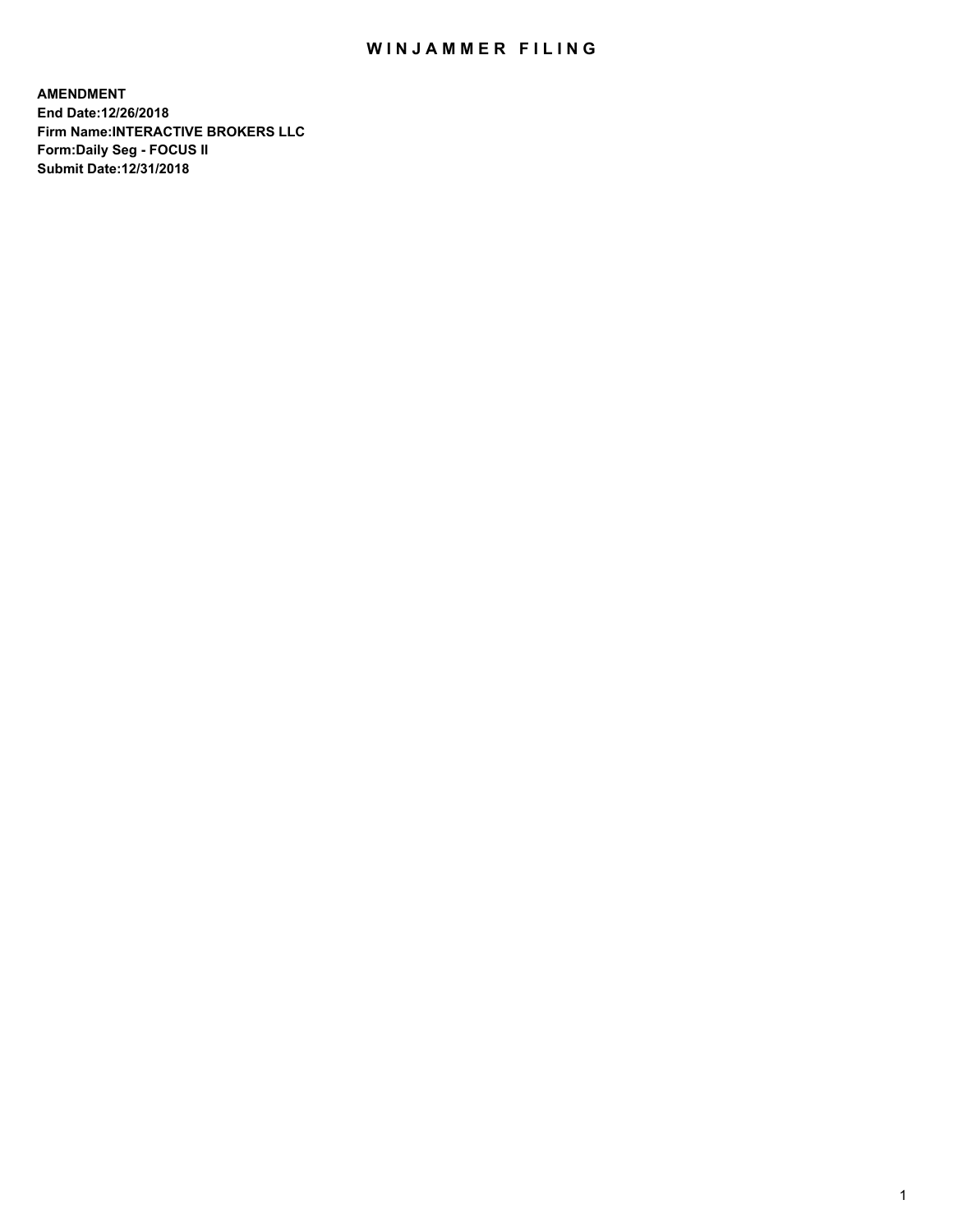**AMENDMENT End Date:12/26/2018 Firm Name:INTERACTIVE BROKERS LLC Form:Daily Seg - FOCUS II Submit Date:12/31/2018 Daily Segregation - Cover Page**

| Name of Company                                                                                                                                                                                                                                                                                                                | <b>INTERACTIVE BROKERS LLC</b>                                            |
|--------------------------------------------------------------------------------------------------------------------------------------------------------------------------------------------------------------------------------------------------------------------------------------------------------------------------------|---------------------------------------------------------------------------|
| <b>Contact Name</b>                                                                                                                                                                                                                                                                                                            | James Menicucci                                                           |
| <b>Contact Phone Number</b>                                                                                                                                                                                                                                                                                                    | 203-618-8085                                                              |
| <b>Contact Email Address</b>                                                                                                                                                                                                                                                                                                   | jmenicucci@interactivebrokers.c<br>om                                     |
| FCM's Customer Segregated Funds Residual Interest Target (choose one):<br>a. Minimum dollar amount: ; or<br>b. Minimum percentage of customer segregated funds required:% ; or<br>c. Dollar amount range between: and; or<br>d. Percentage range of customer segregated funds required between:% and%.                         | $\overline{\mathbf{0}}$<br>0<br>155,000,000 245,000,000<br>0 <sub>0</sub> |
| FCM's Customer Secured Amount Funds Residual Interest Target (choose one):<br>a. Minimum dollar amount: ; or<br>b. Minimum percentage of customer secured funds required:%; or<br>c. Dollar amount range between: and; or<br>d. Percentage range of customer secured funds required between:% and%.                            | $\overline{\mathbf{0}}$<br>$\pmb{0}$<br>80,000,000 120,000,000<br>00      |
| FCM's Cleared Swaps Customer Collateral Residual Interest Target (choose one):<br>a. Minimum dollar amount: ; or<br>b. Minimum percentage of cleared swaps customer collateral required:% ; or<br>c. Dollar amount range between: and; or<br>d. Percentage range of cleared swaps customer collateral required between:% and%. | $\overline{\mathbf{0}}$<br><u>0</u><br>0 <sub>0</sub><br>0 <sub>0</sub>   |

Attach supporting documents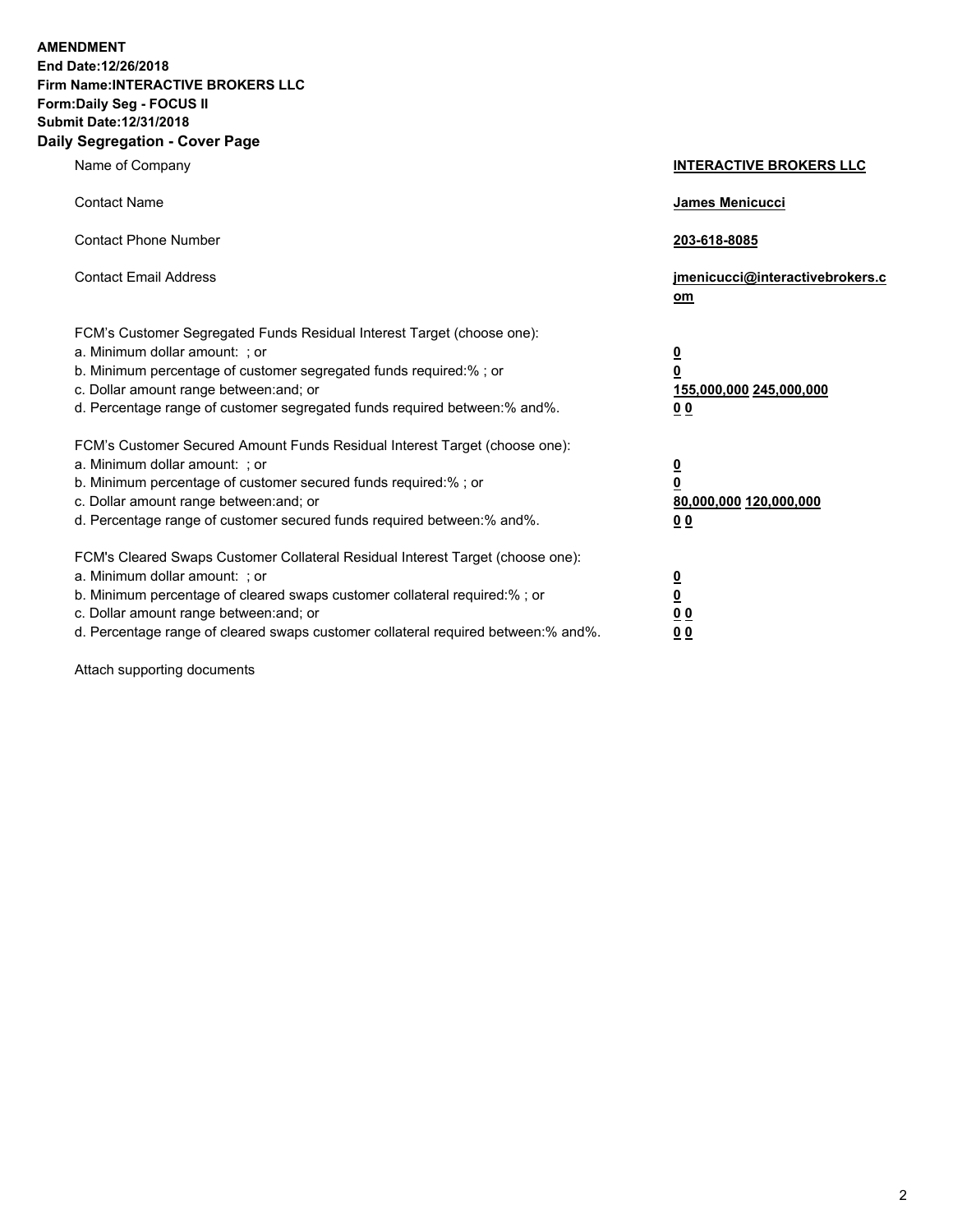## **AMENDMENT End Date:12/26/2018 Firm Name:INTERACTIVE BROKERS LLC Form:Daily Seg - FOCUS II Submit Date:12/31/2018 Daily Segregation - Secured Amounts**

|     | Daily Segregation - Secured Amounts                                                                     |                                   |
|-----|---------------------------------------------------------------------------------------------------------|-----------------------------------|
|     | Foreign Futures and Foreign Options Secured Amounts                                                     |                                   |
|     | Amount required to be set aside pursuant to law, rule or regulation of a foreign                        | $0$ [7305]                        |
|     | government or a rule of a self-regulatory organization authorized thereunder                            |                                   |
| 1.  | Net ledger balance - Foreign Futures and Foreign Option Trading - All Customers                         |                                   |
|     | A. Cash                                                                                                 | 431,805,948 [7315]                |
|     | B. Securities (at market)                                                                               | $0$ [7317]                        |
| 2.  | Net unrealized profit (loss) in open futures contracts traded on a foreign board of trade               | 10,059,734 [7325]                 |
| 3.  | Exchange traded options                                                                                 |                                   |
|     | a. Market value of open option contracts purchased on a foreign board of trade                          | <b>74,848</b> [7335]              |
|     | b. Market value of open contracts granted (sold) on a foreign board of trade                            | -256,586 [7337]                   |
| 4.  | Net equity (deficit) (add lines 1.2. and 3.)                                                            | 441,683,944 [7345]                |
| 5.  | Account liquidating to a deficit and account with a debit balances - gross amount                       | 4,273 [7351]                      |
|     | Less: amount offset by customer owned securities                                                        | 0 [7352] 4,273 [7354]             |
| 6.  | Amount required to be set aside as the secured amount - Net Liquidating Equity                          | 441,688,217 [7355]                |
|     | Method (add lines 4 and 5)                                                                              |                                   |
| 7.  | Greater of amount required to be set aside pursuant to foreign jurisdiction (above) or line             | 441,688,217 [7360]                |
|     | 6.                                                                                                      |                                   |
|     | FUNDS DEPOSITED IN SEPARATE REGULATION 30.7 ACCOUNTS                                                    |                                   |
| 1.  | Cash in banks                                                                                           |                                   |
|     | A. Banks located in the United States                                                                   | 78,721,171 [7500]                 |
|     | B. Other banks qualified under Regulation 30.7                                                          | 0 [7520] 78,721,171 [7530]        |
| 2.  | <b>Securities</b>                                                                                       |                                   |
|     | A. In safekeeping with banks located in the United States                                               | 407,902,150 [7540]                |
|     | B. In safekeeping with other banks qualified under Regulation 30.7                                      | 0 [7560] 407,902,150 [7570]       |
| 3.  | Equities with registered futures commission merchants                                                   |                                   |
|     | A. Cash                                                                                                 | $0$ [7580]                        |
|     | <b>B.</b> Securities                                                                                    | $0$ [7590]                        |
|     | C. Unrealized gain (loss) on open futures contracts                                                     | $0$ [7600]                        |
|     | D. Value of long option contracts                                                                       | $0$ [7610]                        |
| 4.  | E. Value of short option contracts<br>Amounts held by clearing organizations of foreign boards of trade | 0 [7615] 0 [7620]                 |
|     | A. Cash                                                                                                 | $0$ [7640]                        |
|     | <b>B.</b> Securities                                                                                    | $0$ [7650]                        |
|     | C. Amount due to (from) clearing organization - daily variation                                         | $0$ [7660]                        |
|     | D. Value of long option contracts                                                                       | $0$ [7670]                        |
|     | E. Value of short option contracts                                                                      | 0 [7675] 0 [7680]                 |
| 5.  | Amounts held by members of foreign boards of trade                                                      |                                   |
|     | A. Cash                                                                                                 | 70,488,845 [7700]                 |
|     | <b>B.</b> Securities                                                                                    | $0$ [7710]                        |
|     | C. Unrealized gain (loss) on open futures contracts                                                     | 6,359,828 [7720]                  |
|     | D. Value of long option contracts                                                                       | 74,848 [7730]                     |
|     | E. Value of short option contracts                                                                      | -256,586 [7735] 76,666,935 [7740] |
| 6.  | Amounts with other depositories designated by a foreign board of trade                                  | $0$ [7760]                        |
| 7.  | Segregated funds on hand                                                                                | $0$ [7765]                        |
| 8.  | Total funds in separate section 30.7 accounts                                                           | 563,290,256 [7770]                |
| 9.  | Excess (deficiency) Set Aside for Secured Amount (subtract line 7 Secured Statement                     | 121,602,039 [7380]                |
|     | Page 1 from Line 8)                                                                                     |                                   |
| 10. | Management Target Amount for Excess funds in separate section 30.7 accounts                             | 80,000,000 [7780]                 |
| 11. | Excess (deficiency) funds in separate 30.7 accounts over (under) Management Target                      | 41,602,039 [7785]                 |
|     |                                                                                                         |                                   |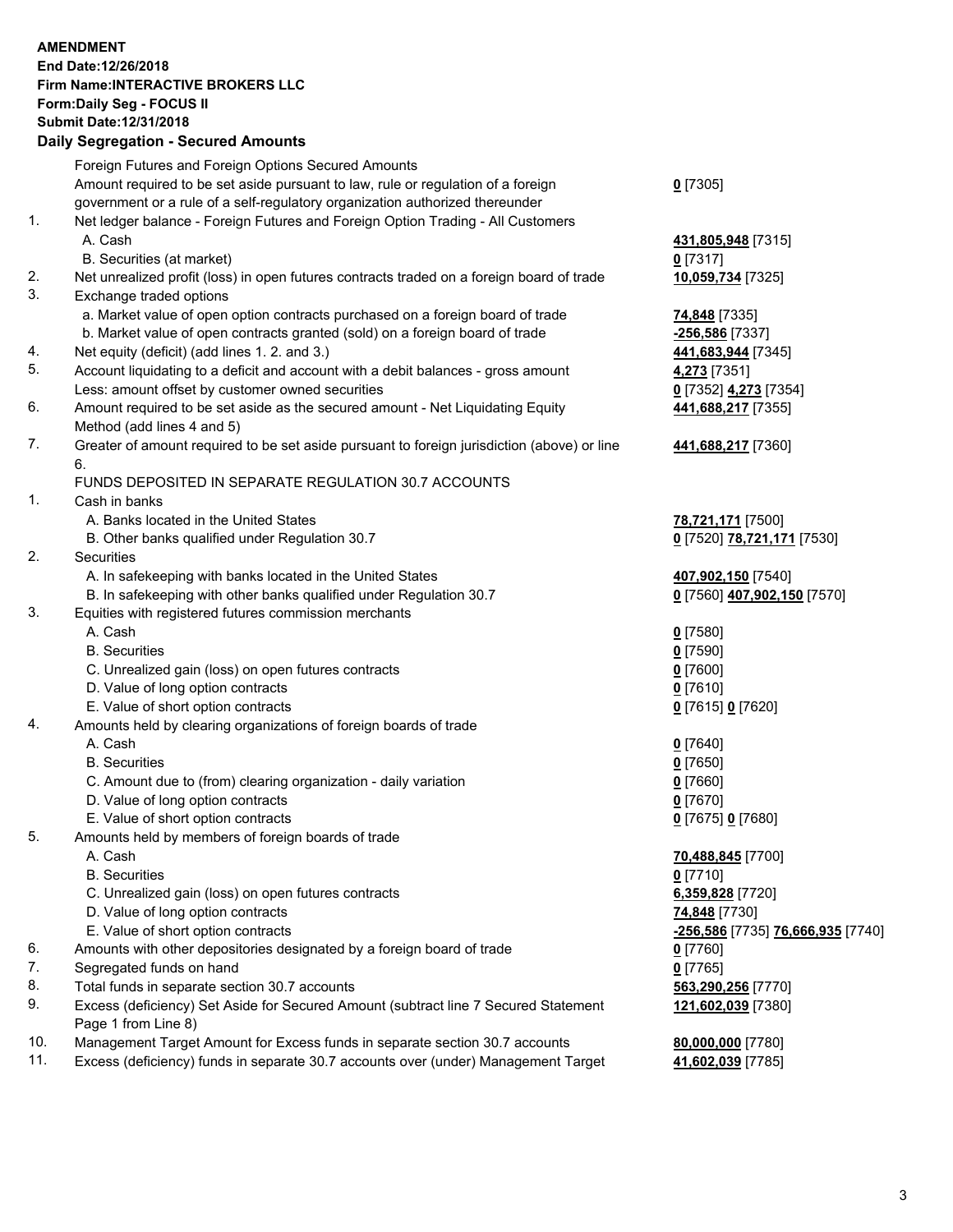|     | <b>AMENDMENT</b><br>End Date:12/26/2018                                             |                           |
|-----|-------------------------------------------------------------------------------------|---------------------------|
|     | <b>Firm Name:INTERACTIVE BROKERS LLC</b>                                            |                           |
|     | Form: Daily Seg - FOCUS II                                                          |                           |
|     | Submit Date: 12/31/2018                                                             |                           |
|     | Daily Segregation - Segregation Statement                                           |                           |
|     | SEGREGATION REQUIREMENTS(Section 4d(2) of the CEAct)                                |                           |
| 1.  | Net ledger balance                                                                  |                           |
|     | A. Cash                                                                             | 4,137,949,442 [7010]      |
|     | B. Securities (at market)                                                           | $0$ [7020]                |
| 2.  | Net unrealized profit (loss) in open futures contracts traded on a contract market  | -73,106,745 [7030]        |
| 3.  | Exchange traded options                                                             |                           |
|     | A. Add market value of open option contracts purchased on a contract market         | 346,294,372 [7032]        |
|     | B. Deduct market value of open option contracts granted (sold) on a contract market | 448,191,241 [7033]        |
| 4.  | Net equity (deficit) (add lines 1, 2 and 3)                                         | 3,962,945,828 [7040]      |
| 5.  | Accounts liquidating to a deficit and accounts with                                 |                           |
|     | debit balances - gross amount                                                       | 1,469,777 [7045]          |
|     | Less: amount offset by customer securities                                          | 0 [7047] 1,469,777 [7050] |
| 6.  | Amount required to be segregated (add lines 4 and 5)                                | 3,964,415,605 [7060]      |
|     | FUNDS IN SEGREGATED ACCOUNTS                                                        |                           |
| 7.  | Deposited in segregated funds bank accounts                                         |                           |
|     | A. Cash                                                                             | 327,709,079 [7070]        |
|     | B. Securities representing investments of customers' funds (at market)              | 2,328,664,850 [7080]      |
|     | C. Securities held for particular customers or option customers in lieu of cash (at | $0$ [7090]                |
|     | market)                                                                             |                           |
| 8.  | Margins on deposit with derivatives clearing organizations of contract markets      |                           |
|     | A. Cash                                                                             | 3,745,626 [7100]          |
|     | B. Securities representing investments of customers' funds (at market)              | 1,509,814,506 [7110]      |
|     | C. Securities held for particular customers or option customers in lieu of cash (at | $0$ [7120]                |
|     | market)                                                                             |                           |
| 9.  | Net settlement from (to) derivatives clearing organizations of contract markets     | 50,401,458 [7130]         |
| 10. | Exchange traded options                                                             |                           |
|     | A. Value of open long option contracts                                              | 346,549,698 [7132]        |
|     | B. Value of open short option contracts                                             | 448,481,169 [7133]        |
| 11. | Net equities with other FCMs                                                        |                           |
|     | A. Net liquidating equity                                                           | $0$ [7140]                |
|     | B. Securities representing investments of customers' funds (at market)              | $0$ [7160]                |
|     | C. Securities held for particular customers or option customers in lieu of cash (at | $0$ [7170]                |
|     | market)                                                                             |                           |
| 12. | Segregated funds on hand                                                            | $0$ [7150]                |
| 13. | Total amount in segregation (add lines 7 through 12)                                | 4,118,404,048 [7180]      |
| 14. | Excess (deficiency) funds in segregation (subtract line 6 from line 13)             | 153,988,443 [7190]        |
| 15. | Management Target Amount for Excess funds in segregation                            | 155,000,000 [7194]        |
| 16. | Excess (deficiency) funds in segregation over (under) Management Target Amount      | -1,011,557 [7198]         |

Excess